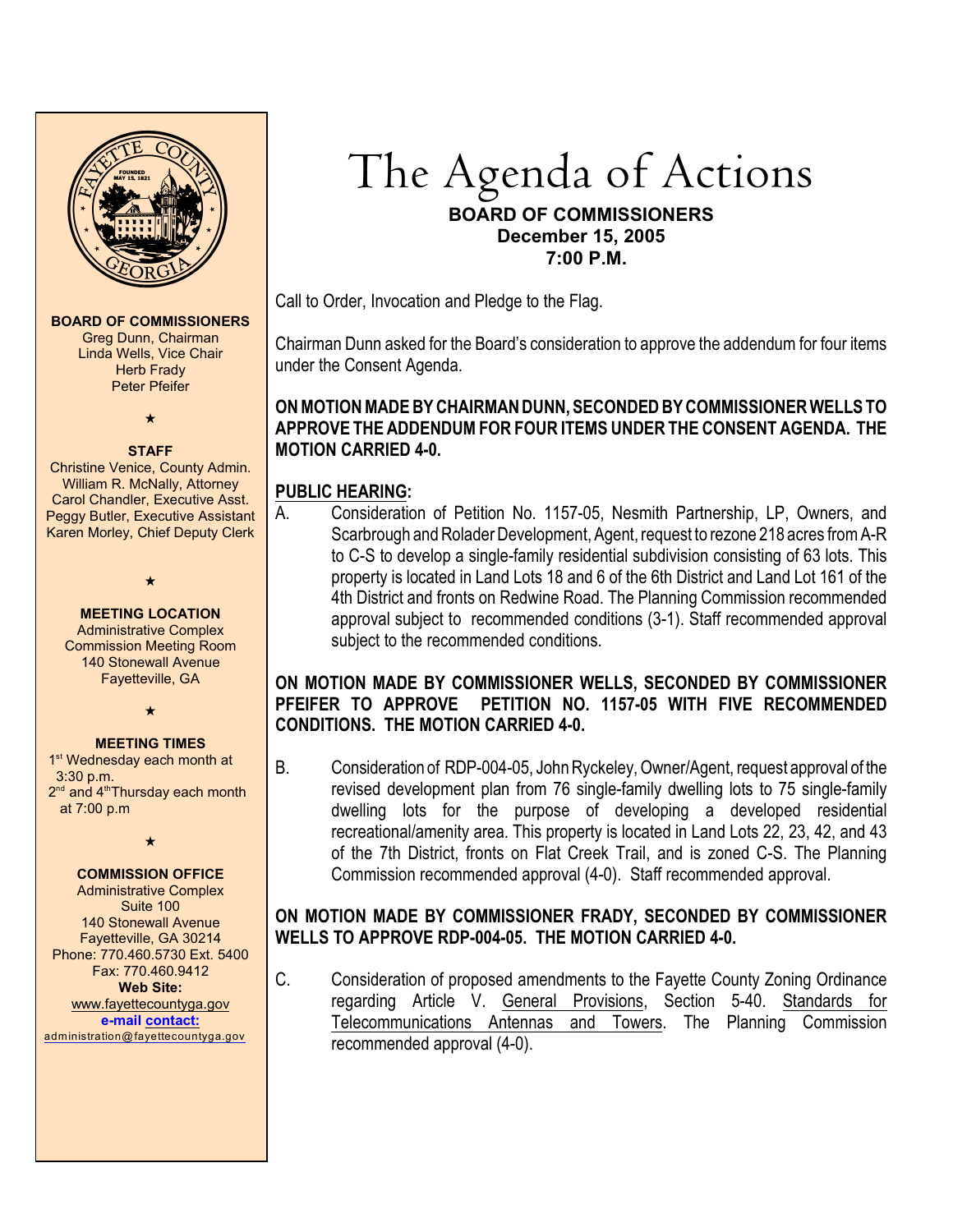**Agenda of Actions December 15, 2005 Page 2**

**ON MOTION MADE BY COMMISSIONER WELLS, SECONDED BY COMMISSIONER PFEIFER TO APPROVE AMENDMENTS TO THE FAYETTE COUNTY ZONING ORDINANCE REGARDING ARTICLE V. GENERAL PROVISIONS, SECTION 5-40. STANDARDS FOR TELECOMMUNICATIONS ANTENNAS AND TOWERS. THE MOTION CARRIED 4-0.** 

D. Consideration of proposed amendments to the Fayette County Zoning Ordinance regarding Article III. Definitions, Section 3-22. Care Home. The Planning Commission recommended approval (4-0).

## **ON MOTION MADE BY COMMISSIONER WELLS, SECONDED BY COMMISSIONER FRADY TO APPROVE AMENDMENTS TO THE FAYETTE COUNTY ZONING ORDINANCE REGARDING ARTICLE III. DEFINITIONS, SECTION 3-22. CARE HOME. THE MOTION CARRIED 4-0.**

E. Consideration of proposed amendments to the Fayette County Zoning Ordinance regarding Article VII. Conditional Uses, Exceptions, and Modifications, Section 7-1. Conditional Use Approval, B. Conditional Uses Allowed, 6. Care Home, Convalescent Center or Nursing Home. The Planning Commission recommended approval (4-0).

**ON MOTION MADE BY COMMISSIONER PFEIFER, SECONDED BY COMMISSIONER WELLS TO APPROVE AMENDMENTS TO THE FAYETTE COUNTY ZONING ORDINANCE REGARDING ARTICLE VII. CONDITIONAL USES, EXCEPTIONS, AND MODIFICATIONS, SECTION 7-1. CONDITIONAL USE APPROVAL. B. CONDITIONAL USES ALLOWED, 6. CARE HOME, CONVALESCENT CENTER OR NURSING HOME. THE MOTION CARRIED 4-0.**

## **CONSENT AGENDA: ON MOTION MADE BY COMMISSIONER WELLS, SECONDED BY COMMISSIONER PFEIFER TO APPROVE THE CONSENT AGENDA ITEMS 1 - 14 AS PRESENTED. THE MOTION CARRIED 4-0.**

- 1. Approval of the specified public streets in the Annelise Park Subdivision to be authorized for the use of motorized carts per Ordinance 95-10.
- 2. Approval of request from the Sheriff's Department to increase Vehicle Repair 10030326-522233 by \$693.63 for receipt of insurance funds.
- 3. Approval of recommendation from Director of Purchasing Tim Jones to extend the cleaning contract with Imagann Cleaning Service for the period January, 2006 through December, 2006 for cleaning services at the Library and the Water System.
- 4. Approval of recommendation from Director of Purchasing Tim Jones to sell on E-Bay the Motorola Centralink System previously used by the 911 Communication Center.
- 5. Approval of request for tax refunds as recommended.
- 6. Approval of reappointment of Marilyn Watts to the Board of Elections for a term to begin on February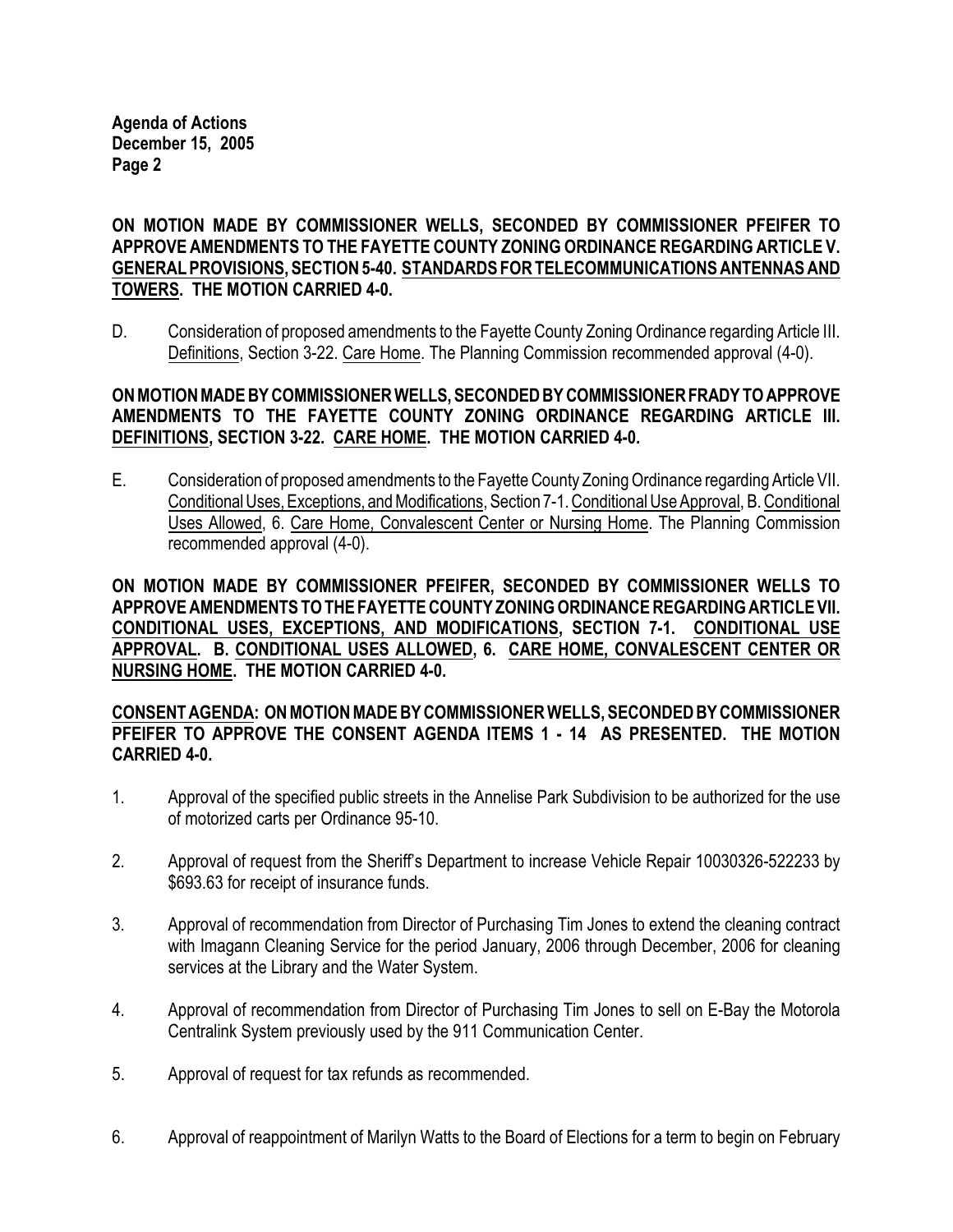1, 2006 and ending on January 31, 2010.

- 7. Approval of reappointment of Ken Spaller to the Board of Assessors for a term beginning on January 1, 2006 and ending on December 31, 2011.
- 8. Approval of reappointment of Doug Powell to the Planning Commission for a term beginning on January 1, 2006 and ending on December 31, 2008.
- 9. Approval of reappointment of Dr. Michael Strain to the Fayette County Board of Health for a term beginning on January 1, 2006 and ending on December 31, 2011.
- 10. Approval of minutes for Board of Commissioners meeting held on October 5, 2005.

# **ADDENDUM TO COUNTY COMMISSION AGENDA CONSENT AGENDA**:

- 11. Approval of Resolution 2005 13 establishing qualifying fee for Special Election for County Commission, Post 1 to be held March 21, 2005.
- 12. Approval of bid award to LandAir Mapping, Inc. in the amount of \$145,000 for updated aerial photography.
- 13. Approval of bid award to Cardiac Science Corporation in the amount of \$34,975 for 13 automatic external defibrillators to replace original units assigned to apparatus and staff vehicles.
- 14. Approval of appointment of Vic Bolton to the Zoning Board of Appeals for a 3-year term beginning January 1, 2006, and ending December 31, 2008.

#### **PUBLIC COMMENT:**

Members of the public are allowed up to five minutes each to address the Board on issues of concern other than those items which are on this evening's agenda.

# **NONE.**

# **STAFF REPORTS:**

**EXECUTIVE SESSION:** Attorney McNally requested an executive session to discuss one legal item.

Commissioner Pfeifer requested an executive session to discuss one legal item.

**COMMISSIONER WELLS:** Commissioner Wells briefly discussed the accrual of sick leave for County employees.

# **IT WAS THE CONSENSUS OF THE BOARD THAT THIS ITEM BE DISCUSSED FURTHER AT THE JANUARY 4, 2006 COMMISSION MEETING.**